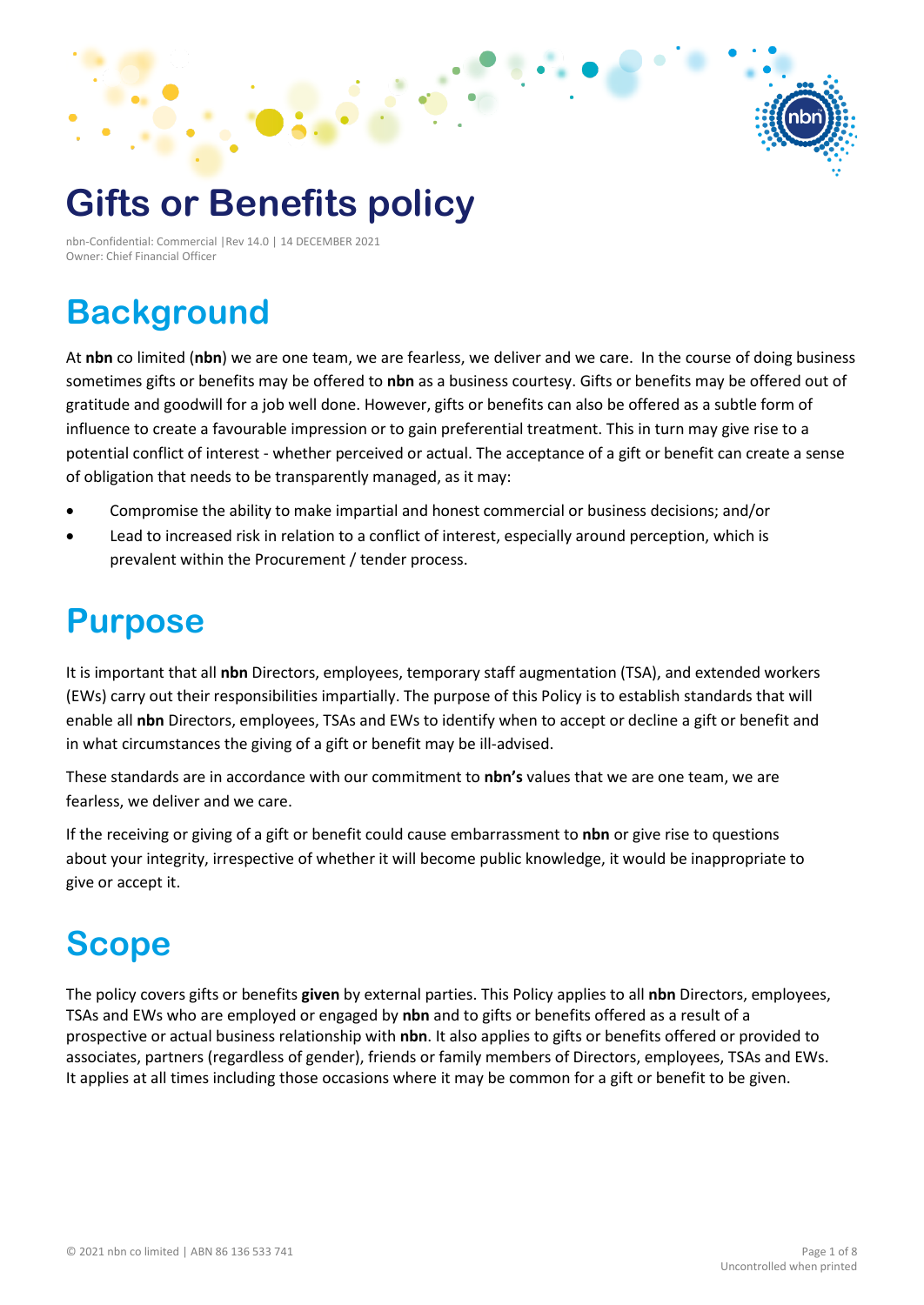

# **Policy**

A gift or benefit under this Policy is something that has a monetary value or worth, or other advantage or privilege and, is offered as a result of a business relationship (actual or prospective) with **nbn**. For the purposes of this Policy, a business relationship (actual or prospective) is to be interpreted broadly and can extend to any existing or potential commercial arrangement. Examples of that relationship would be with an actual or prospective customer or supplier to **nbn** or a person seeking employment or engagement with **nbn**. Examples of a gift or benefit would include a monetary payment, dinner at a restaurant, tickets to attend a sporting or cultural event, a Christmas gift, airline tickets, conference tickets, accommodation, or providing free or discounted services.

As an **nbn** Director, employee, TSA or EW you:

- Must not seek to receive a gift or benefit for you or your associates, partners (regardless of gender), friends or family members in connection with your role at **nbn**, nor should you offer a gift or benefit;
- Must not accept a gift or benefit, or provide a gift or benefit, no matter how small, that may create, or be perceived to create, a conflict of interest or an obligation upon you or the giver;
- Must not be influenced by the receipt of a gift or benefit to alter your decision-making process or objectivity;
- Must not give or receive a gift or benefit which is or may be driven by an intention to influence the recipient's decision-making process or objectivity. In particular, the giving or receiving of gifts or benefits is prohibited when you are engaging in commercial discussions and negotiations on behalf of **nbn** – for example a tender process;
- Must not accept or give a monetary/financial gift under any circumstances related to your role at **nbn**; and
- Are required to notify the Chairman of the Board (for Directors only) or your manager when receiving a reportable gift or benefit.

If in doubt, always ask.

Failure to comply with the obligations under this Policy may lead to disciplinary action being taken by **nbn**  in accordance with the *[Managing Performance and Behaviour Policy](https://docs.nbnco.net.au/sites/F0309/PublicDocuments/Managing%20Performance%20and%20Behaviour%20Policy.pdf#search=managing)* which may include the termination of your employment or engagement with **nbn**.

### **Roles and responsibilities**

#### **Directors, Employees, TSAs and EWs**

Nominal Gift or Benefit:

- Generally, a gift or benefit valued at under \$200 can be accepted, provided that it is not a monetary/financial gift or benefit, or a gift or benefit being offered on a regular basis (defined as being on more than two occasions within a three month period); and
- Where nominal gifts or benefits are accepted regularly, by **nbn** Directors, employees, TSAs and EWs, there is a risk that the cumulative value of the separate gifts or benefits may change the nature of the gifts from a nominal to reportable gift:
	- $\triangleright$  Where the combined value of second and subsequent nominal gifts or benefits, or hospitality, are together valued equal to or greater than \$200 then the nominal gifts or benefits, or hospitality must be treated as a **Reportable** Gift or Benefit.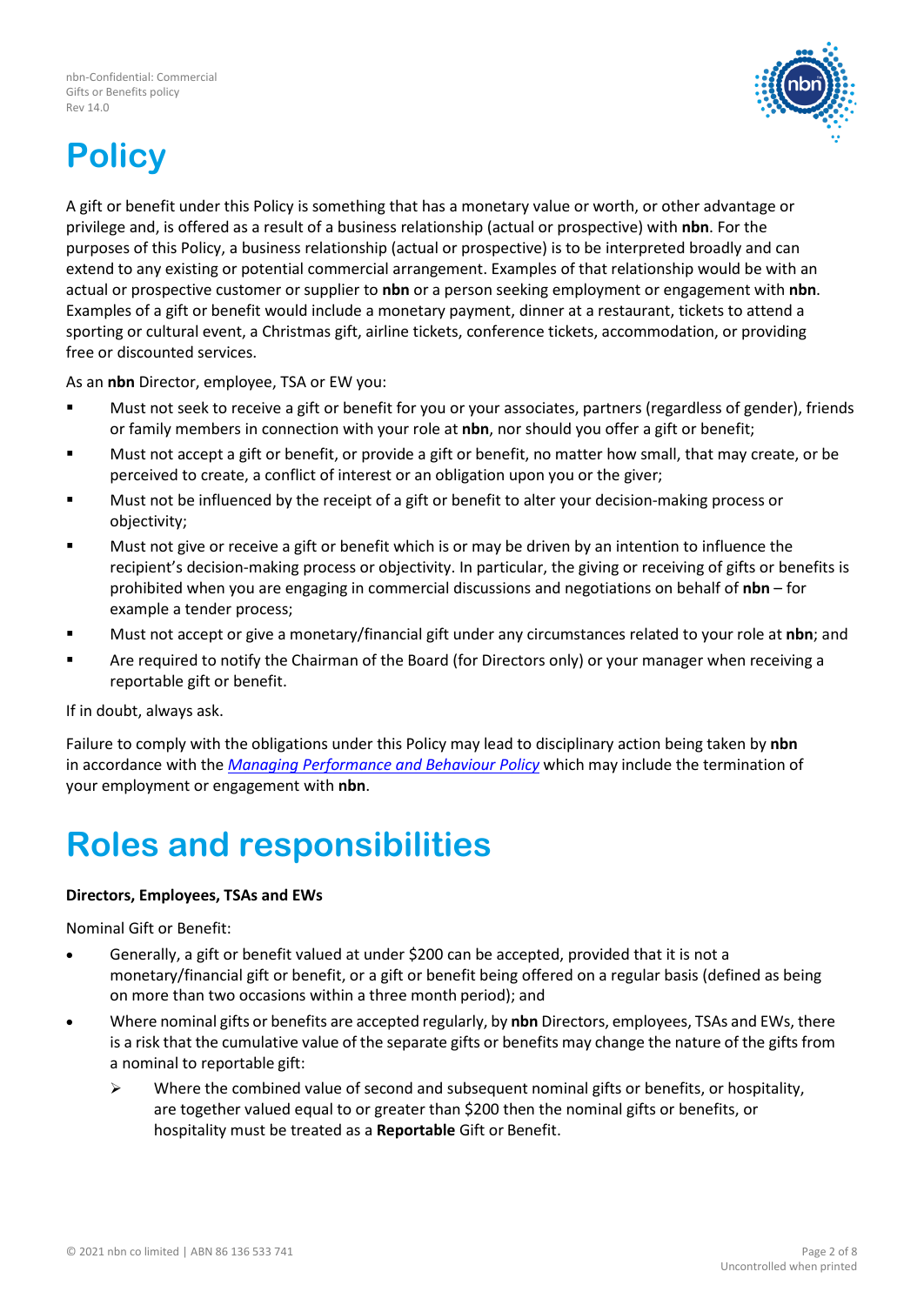

#### Reportable Gift or Benefit:

- You must inform **nbn,** by completing the Gifts or Benefits Declaration Form, of any gift or benefit valued at \$200 or greater that is being offered to you (and/or your partner/associate), and you are intending to accept, in connection in any way with your directorship, employment or engagement contract (for TSAs and EWs). You must also inform **nbn** if you have received a gift or benefit that is valued under \$200 but which has been received or provided on a regular basis;
- If you are unable to obtain approval for a gift or benefit prior, you must declare it within 28 days of acceptance;
- You must not give to, or receive from, a party to a tender during a tender process, any gifts or benefits regardless of value;
- You must inform **nbn** of every instance of receiving a reportable gift or benefit regardless of whether you have been provided approval for previous requests. Each request must be reviewed on its individual circumstances; and
- The **giving** of gifts or benefits (regardless of value) is not required to be disclosed for entry on the Gifts or Benefits Register. The provision of gifts should be managed in consultation with your manager and in line with your business unit's budget and with **nbn**'s Travel & Expense Reimbursement Policy.

#### **Notification:**

- If you are uncertain as to whether a gift or benefit is reportable and/or should be accepted, you should consult with the Internal Audit team by emailing [giftsorbenefits@nbnco.com.au.](mailto:giftsorbenefits@nbnco.com.au) For **Directors**, notification is by email to the Chairman of the Board or the Company Secretary who will inform the Chairman of the Board;
- For **employees, TSAs and EWs**, a notification can be made by completing the Gifts or Benefits Declaration Form available on the [Hub](https://docs.nbnco.net.au/Sites/F0187/Pages/Shopfront.aspx) which will be automatically forwarded to the discloser's direct manager for review and approval. If the Chairman or your Manager advises that the gift or benefit is of an appropriate value and nature, you may keep the gift or benefit;
- In the case of a Director, the Company Secretary will:
	- $\triangleright$  record the details of the gift or benefit in the Directors' Gift Register; and
	- $\triangleright$  inform the People and Remuneration Committee;
- Where the Chairman is offered or accepts a gift or benefit, he/she will advise the Company Secretary who will take the same action as is required for a disclosure made by a Director (detailed above); and
- If **nbn** considers the gift or benefit to be excessive and/or to be inappropriate, you may be advised that you may still accept the gift or benefit on **nbn's** behalf if returning it would cause offence or embarrassment to the party offering the gift or benefit. In this circumstance, **nbn** will decide the most appropriate use for the gift or benefit which may include a donation to a registered charity.

A Director, employee, TSA or EW who accepts a gift or benefit is responsible for any taxation obligations including Fringe Benefits Tax.

#### **Managers, Chairman and Company Secretary**

Approval of all reportable gifts or benefits declared to a Manager, the Chairman or Company Secretary must be considered in light of this Policy, the Code of Conduct, **nbn**'s other policies and **nbn's** values. The Chairman, Company Secretary or Manager must:

• Give the requesting employee, TSA or EW approval inwriting (in advance if possible or as soon as practicable thereafter if this is not possible) to accept the gift or benefit.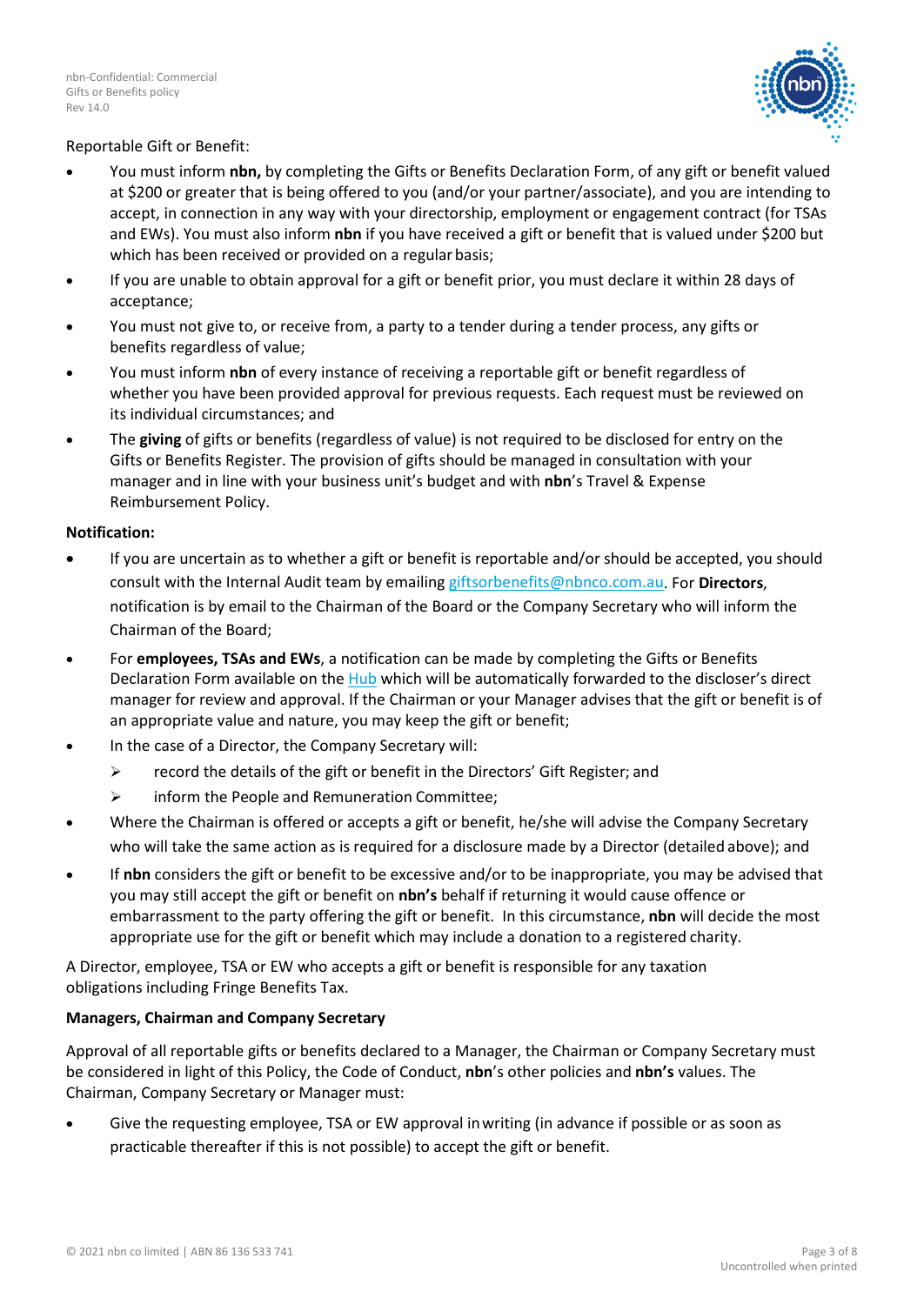

#### In the case of Managers only:

- Provide their approval of the gift or benefit request by completing the manager section of the Gift or Benefit Declaration Form and pressing *submit* to ensure the gift or benefit is centrally recorded in **nbn's**  Gifts or Benefits Register; and
- Notify the Internal Audit Team at giftsorbenefits@nbnco.com.au of any gift or benefit being offered to them or their employees about which they have concerns.

#### **Internal Audit**

- Maintain and review **nbn's** Gifts or Benefits Register and provide regular reports and updates to the Policy Owner as required from time to time; and
- Provide guidance and assistance to managers and employees, TSAs and EWs on the application of this Policy as required.

### **Ask Yourself?**

Before accepting any gift or benefit, and regardless of the financial threshold all nbn Directors, Employees, TSAs and EWs should ask themselves before deciding whether to accept or reject a gift, even if of nominal value:

- Why was this gift/benefit given?
- Does the gift/benefit influence my behaviour?
- How would the acceptance of the gift/benefit be perceived by the general public, other **nbn** staff or the media?
- Is the timing of the gift/benefit a risk (for example acceptance of a gift by a tender committee member during a tender process)?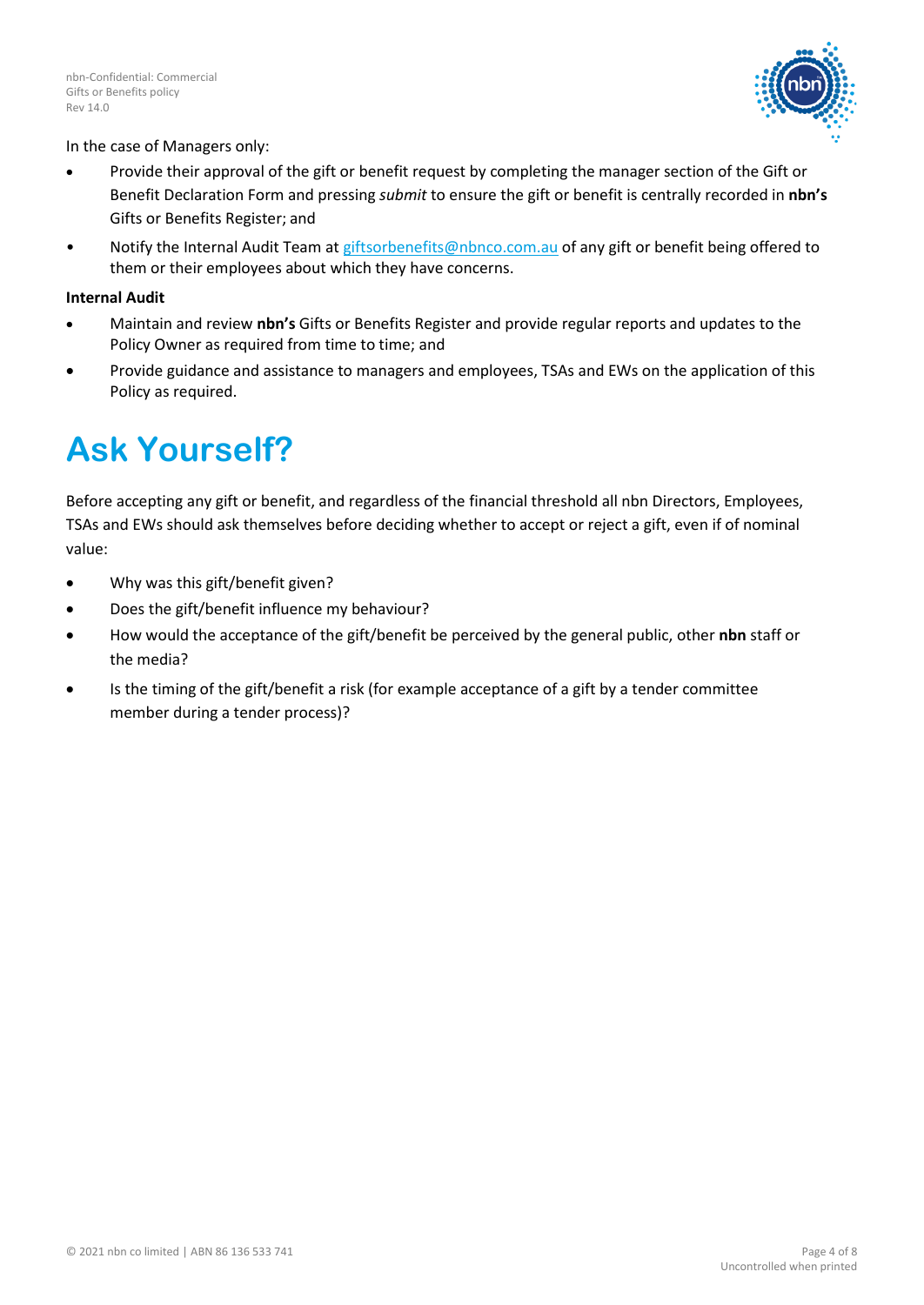## **Appendix**



#### **FAQ and Case Studies**

#### **1. What is a gift or benefit?**

A gift or benefit under this Policy is something that has a monetary value or worth, or other advantage, privilege and, is offered as a result of a business relationship (actual or prospective) with **nbn**. Examples of that relationship would be with an actual or prospective customer or supplier to **nbn** or a person seeking employment or engagement with **nbn**. Examples of a gift or benefit would include a monetary payment, conference tickets dinner at a restaurant, tickets to attend a sporting or cultural event, a Christmas gift, airline tickets, accommodation, providing free or discounted services, etc.

#### **2. What should I do if I am offered a gift or benefit?**

If you are offered a gift or benefit you need to consider the following;

- Why was this gift/benefit given?
- Does the gift/benefit influence my behaviour?
- How would the acceptance of the gift/benefit be perceived by the general public, other **nbn** staff or the media?
- Is the timing of the gift/benefit a risk (for example acceptance of a gift by a tender committee member during a tender process)

If you are still unsure as to whether to accept the gift or benefit, consult your manager or the Internal Audit Team for guidance.

#### **3. What can happen if I do not declare a reportable gift or benefit?**

You may be asked to explain your actions and/or be subject to disciplinary action being taken by **nbn**  in accordance with the *Managing Performance and Behaviour Policy* which may include the termination of your employment or engagement with **nbn**.

#### **4. What is a reportable gift of benefit?**

A reportable gift or benefit is something that has monetary value or worth, or other advantage or privilege, such as tickets to an event that are valued at \$200 or greater.

#### **5. Where can I get more information about gifts or benefits?**

If you would like more information regarding gifts or benefits please visit the Gifts or Benefits Hub [page](https://docs.nbnco.net.au/Sites/F0187/Pages/Gift%20or%20Benefit%20Management.aspx) or contact the gifts or benefits administrators a[t giftsorbenfits@nbnco.com.au.](mailto:giftsorbenfits@nbnco.com.au)

#### **6. What is a conflict of interest?**

A conflict of interest is a situation whereby the interests of employees or contractors are different to, and conflict with, the interests of **nbn**. A conflict of interest exists when it is likely that employees or contractors could be influenced, or could be perceived to be influenced, by a personal interest in carrying out their duties as an employee/contractor of **nbn**.

#### **7. Where can I get more information about conflicts of interest?**

Please see the *Conflicts of Interest Policy* – *[Employees and Contractors](https://docs.nbnco.net.au/sites/F0309/PublicDocuments/Conflicts%20of%20Interest%20Policy%20-%20Employees%20and%20Contractors.pdf#search=conflict)* and *Conflicts of Interest Policy* – *[Employees and Contractors](https://docs.nbnco.net.au/sites/F0309/PublicDocuments/Conflicts%20of%20Interest%20Policy%20-%20Employees%20and%20Contractors.pdf#search=conflict)* located on the Hub.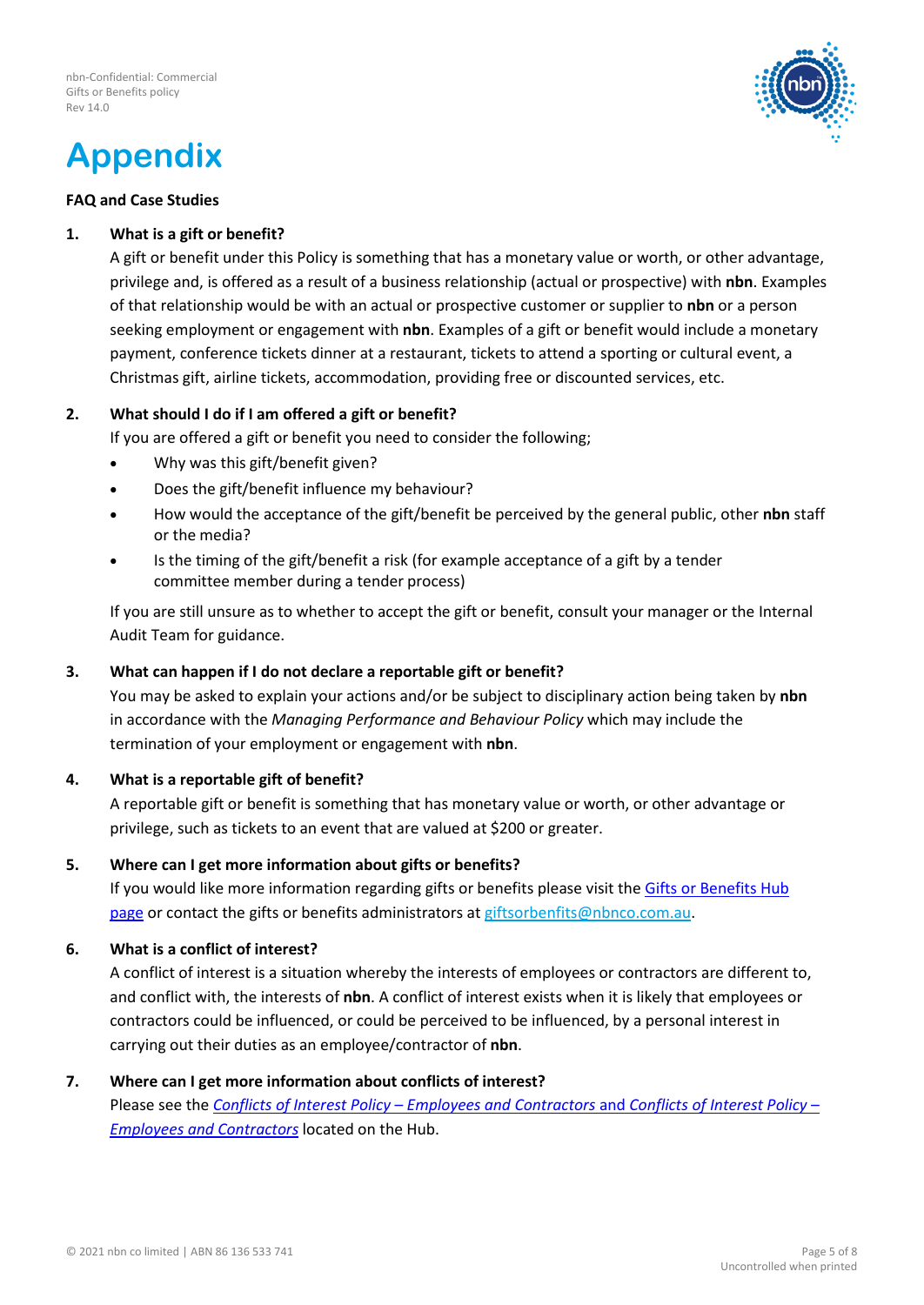

#### **Case Study One**

Joe is part of a procurement supplier evaluation panel at **nbn**. He is offered a \$500 bottle of wine from a company who is party to a tender he is currently working on as a gesture of their appreciation.

To comply with **nbn**'s *Gifts or Benefits Policy* Joe must decline this gift as the giving of gifts is prohibited under this Policy as Joe is engaging in commercial discussions and negotiations on behalf of **nbn** during a tender process.

#### **Case Study Two**

Emma is an HR manager who works closely with an external recruitment company on an ongoing basis. The recruitment company manager invites Emma to a concert as a token of appreciation for Emma's work throughout the year. A ticket to the concert is valued at \$250.

To comply with **nbn**'s *Gifts or Benefits Policy* Emma emails her manager for approval as the value of the ticket is over \$200. In her email Emma provides details of the HR company offering her the ticket, the date of the concert and the estimated value of the ticket. Emma's manager provides approval for the gift as they believe the gift is appropriate given the business relationship and could not be perceived as an attempt to influence Emma's behaviour in any way.

#### **Dos and Don'ts**

| <b>Do</b>                                                                        | Don't                                                                                                                                        |  |
|----------------------------------------------------------------------------------|----------------------------------------------------------------------------------------------------------------------------------------------|--|
| Report all gifts or benefits you receive that                                    | Give or accept gifts when engaged in commercial                                                                                              |  |
| are valued at \$200 or greater.                                                  | discussions such as a tender process.                                                                                                        |  |
| Seek guidance from your manager or the<br>Internal Audit team if you are unsure. | Assume that if you have been provided approval<br>previously for a particular gift or benefit that you don't need to<br>seek approval again. |  |
| Ask yourself why the gift or benefit is being<br>given.                          | Accept or give gifts of cash.                                                                                                                |  |
| Ask yourself; Does the gift or benefit                                           | Accept gifts or benefits valued at \$200 or greater without                                                                                  |  |
| influence my behaviour?                                                          | prior approval.                                                                                                                              |  |
| Consider how the general public would                                            | Seek to receive a gift or benefit for you or your associates,                                                                                |  |
| perceive your actions in relation to                                             | partner (regardless of gender), friends or family members in                                                                                 |  |
| receiving a gift or benefit.                                                     | connection with your role at nbn.                                                                                                            |  |

### **More information**

Please contact your manager or the Internal Audit Team at [giftsorbenefits@nbnco.com.au](https://docs.nbnco.net.au/Sites/F0187/Pages/Gift%20or%20Benefit%20Management.aspx) or visit the Gifts or Benefits [Hub page.](https://docs.nbnco.net.au/Sites/F0187/Pages/Gift%20or%20Benefit%20Management.aspx)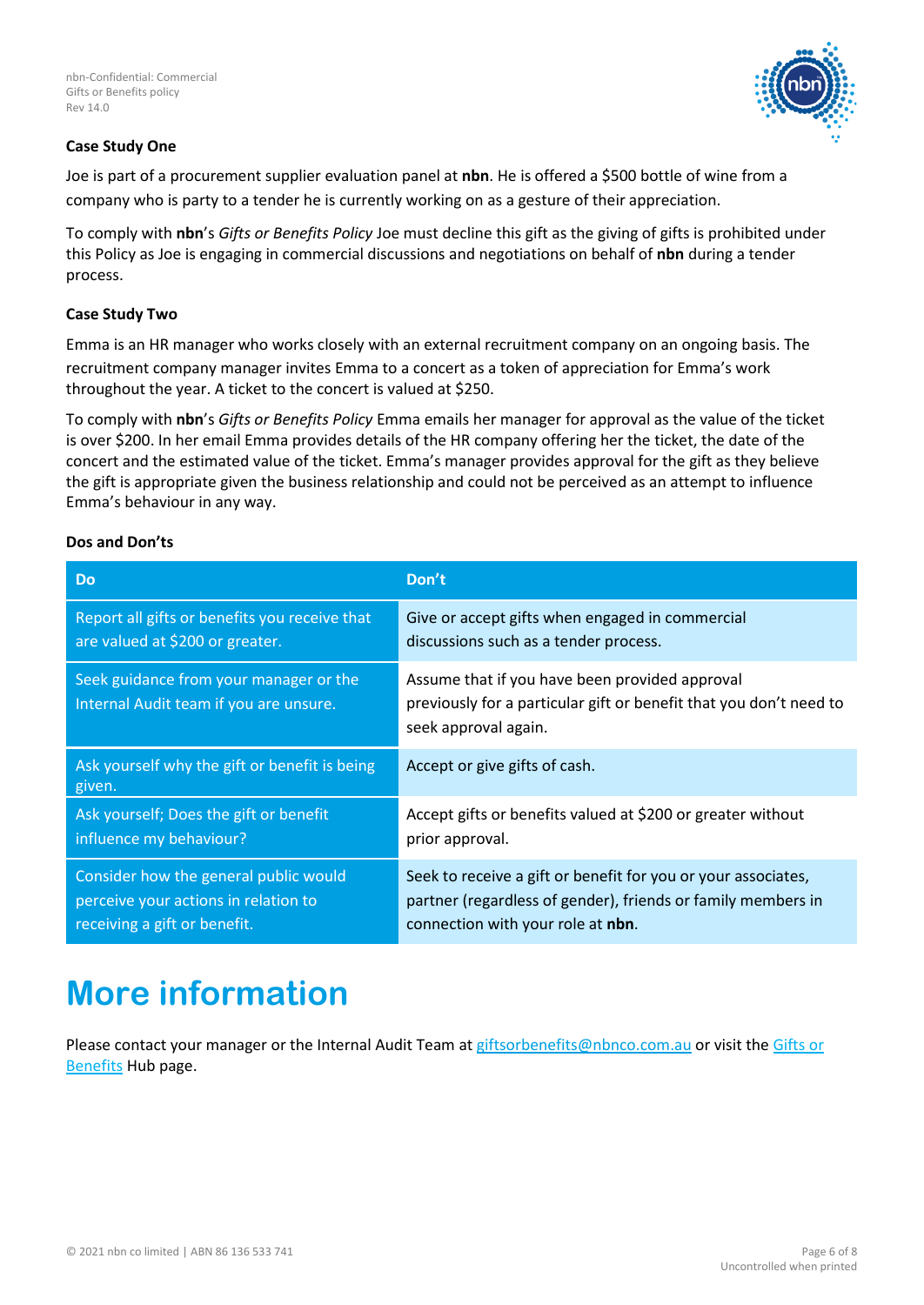

### **Related policies**

- Conflicts of Interest Directors and Officers
- [Conflicts of Interest Employees and](https://docs.nbnco.net.au/sites/F0309/PublicDocuments/Conflicts%20of%20Interest%20Policy%20-%20Employees%20and%20Contractors.pdf#search=conflict) Contractors
- Code of Conduct (Directors) Section 8 of **nbn** Board Charter
- **[Managing Performance and](https://docs.nbnco.net.au/sites/F0309/PublicDocuments/Managing%20Performance%20and%20Behaviour%20Policy.pdf#search=managing) Behaviour**
- **[Travel & Expense Reimbursement Policy](https://docs.nbnco.net.au/sites/F0309/PublicDocuments/Travel%20and%20Expense%20Reimbursement%20Policy.pdf#search=travel)**

*Philip Knox Chief Financial Officer Effective 14 December 2021*